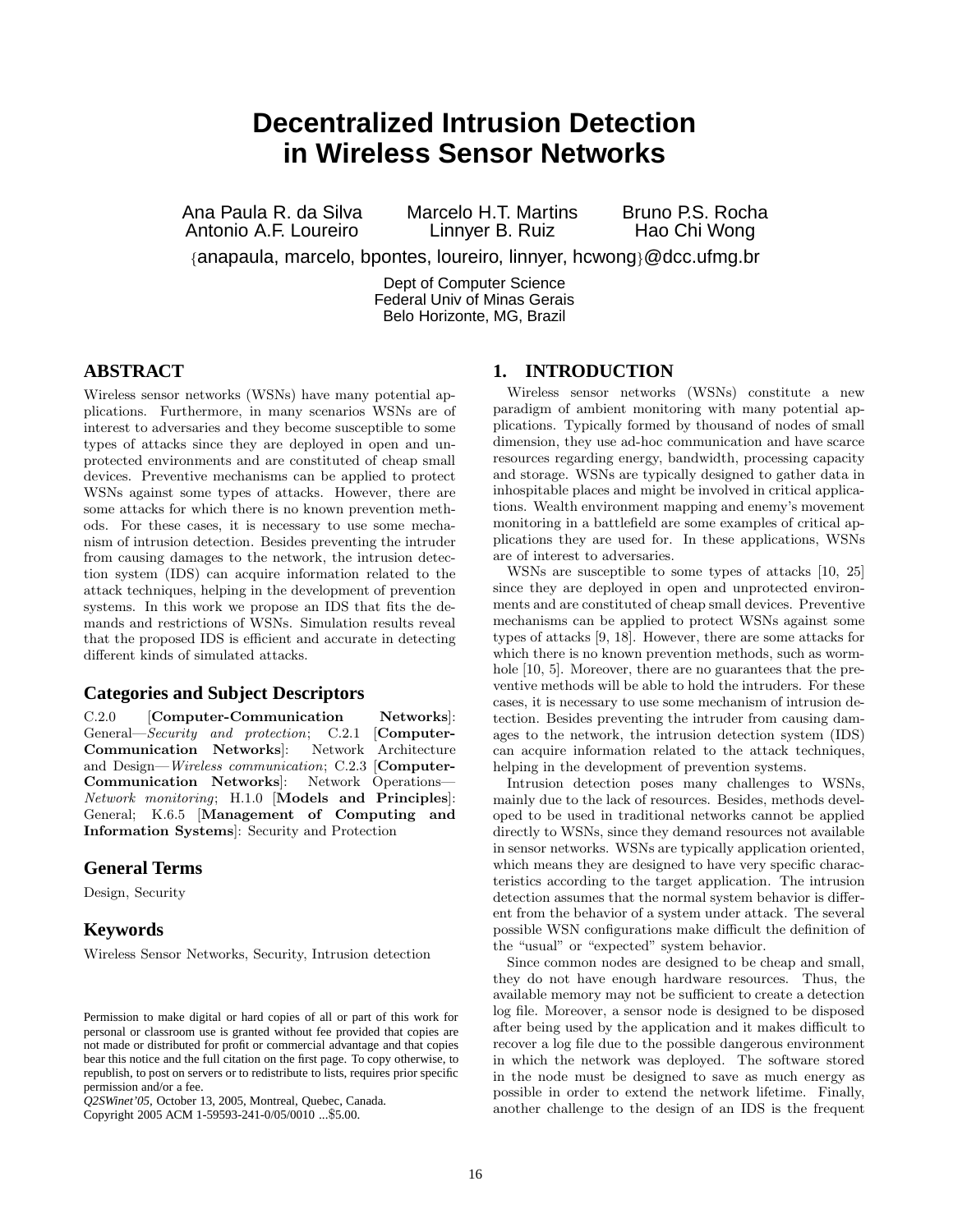failures of sensor nodes when compared to processingentities found in wired networks. Given all these characteristics, it is important to detect the intrusions in real time. In this way, we could hold the intruder and minimize the application damages.

In this work, our goal is to study the problem of intrusion detection on WSNs and present an intrusion detection system that fits the demands and restrictions of those networks. Our main contributions are: the proposal of a decentralized IDS model tied to the WSN restrictions and peculiarities; a high-level methodology to construct a specific IDS to a target WSN with well defined applications; the assessment of the IDS efficiency and accuracy in detecting seven different kinds of simulated attacks; the evaluation of the utilization costs concerning energy consumption and memory utilization; and the development of an IDS simulator that is able to represent the main characteristics of WSNs.

The proposed IDS is based on the inference of the network behavior obtained from the analysis of events detected by a monitor node, i.e, the node that implements the IDS system. The only events we consider are: data message listened to by the monitor that is not addressed to it, and message collision when the monitor tries to send a message.

The rest of this paper is organized as follows. Section 2 briefly describes the related work. Section 3 presents the rules proposed for our IDS. Section 4 discusses the proposed algorithm used in the IDS. Section 5 presents some design issues associated with the IDS. Section 6 presents and discusses several simulation results using the proposed IDS. Finally, Section 7 presents the conclusion for this work.

## **2. RELATED WORK**

An important aspect of the broad area of security is intrusion detection. Many solutions have been proposed to traditional networks [8, 7, 20, 17, 6, 12], but restrictions of WSN resources make direct application of those solutions inviable.

Ad-hoc networks have similarities with WSN. These networks also have severe resource restrictions, although they are not as restrictive as WSNs. There are solutions presented to intrusion detection for ad-hoc networks, but too little has been made in relation to WSNs.

In [2], an IDS model for ad-hoc networks is presented following the behavioral paradigm. The IDS is decentralized and detection is made by clusters. A technique to safely elect the responsible node for monitoring each cycle was developed. This solution is expensive, thus being inadequate to a WSN.

In  $[5]$ , it is proposed a method for detecting wormhole attacks in ad-hoc networks by evaluation of the time spent on the transmission of packets between nodes in the network, and by node authentication. This work proposes two protocols: *Slot Authenticate MAC* and *TIK*. Both need synchronization of the network trusted time. Since it is hard to keep nodes synchronized in a WSN, we have not considered this premise. In [19], it is shown how to detect attacks such as wormhole and HELLO flood in WSNs by comparing the power of the received signal with the power of the observed signal in the network. For the specific wormhole attack, we have used a simpler strategy based on the network topology, in which it is sufficient for the monitor node to know the identities of its neighbors. The strategy proposed in [19] still can be used as one of the rules of our system, in case of the nodes of the target network being able to measure the power of the received signal. Our work proposes a wider solution, capable of detecting several types of intruders and attacks.

In  $[14]$ , it is introduced the idea of a watchdog for ad-hoc networks in order to improve the detection of mischievous nodes. It uses a technique called pathrater to help routing protocols to avoid those nodes. In this work, we have used a similar idea. As we will see, the monitor node watches its neighbors to know what each one of them will do with the messages it receives from another neighbor. If the neighbor of the monitor nodes changes, delays, replicates, or simply keeps the message that should be retransmitted, the monitor counts a failure. This technique is also used to detect other types of attacks.

In  $[4]$ , it is presented a routing protocol that tries to keep the network functioning even on the presence of intruders. It is a fault-tolerant solution based on route redundancy. However, many of the attacks found on literature cannot be tolerated, which motivates the development of an IDS adequate to WSNs.

## **3. RULES AND DEFINITIONS**

The following steps must be taken to construct an appropriate IDS to a target WSN: (1) pre-select, from the available set of rules, those that can be used to monitor the features defined by the designer; (2) compare the information required by the pre-selected rules with the information available at the target network to select rules definitively; and (3) set the parameters of the selected rules with the values of the design definitions. In the following, we present the definition of the available rules:

**Interval rule**: a failure is raised if the time past between the reception of two consecutive messages is larger or smaller than the allowed limits. Two attacks that will probably be detected by this rule are the negligence attack, in which the intruder does not send data messages generated by a tampered node, and the exhaustion attack, in which the intruder increments the message sending rate in order to increase the energy consumption of its neighbors.

**Retransmission rule**: the monitor listens to a message, pertaining to one of its neighbors as its next hop, and expects that this node will forward the received message, which does not happen. Two types of attacks that can be detected by this rule are the blackhole and the selective forwarding attack. In both of them, the intruder suppresses some or all messages that were supposed to be retransmitted, preventing them from reaching their final destination in the network.

**Integrity rule**: the message payload must be the same along the path from its origin to a destination, considering that in the retransmission process there is no data fusion or aggregation by other sensor nodes. Attacks where the intruder modifies the contents of a received message can be detected by this rule.

**Delay rule**: the retransmission of a message by a monitor's neighbor must occur before a defined timeout. Otherwise, an attack will be detected.

**Repetition rule**: the same message can be retransmitted by the same neighbor only a limited number of times. This rule can detect an attack where the intruder sends the same message several times, thus promoting a denial of service attack.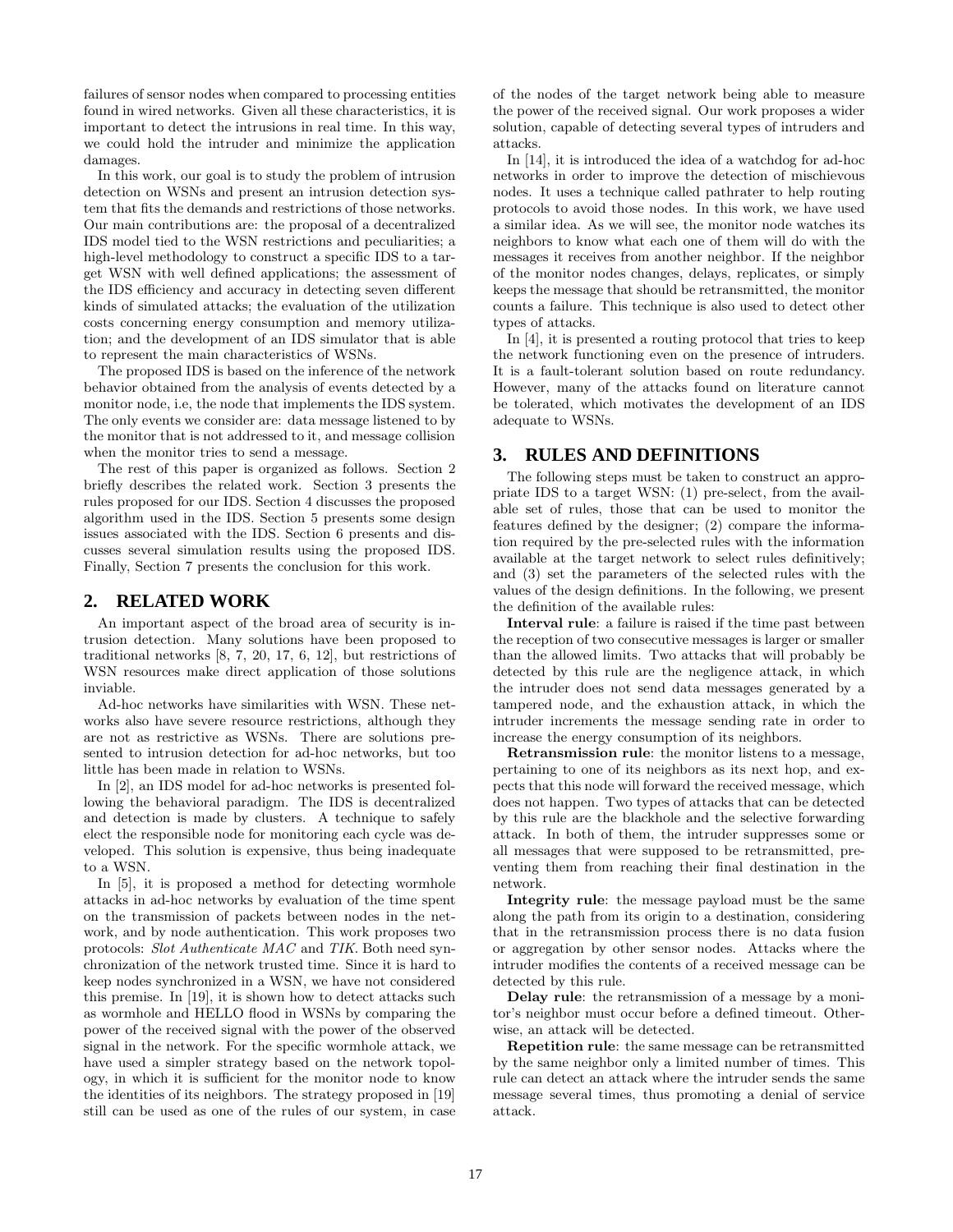**Radio transmission range**: all messages listened to by the monitor must be originated (previous hop) from one of its neighbors. Attacks like wormhole and helloflood, where the intruder sends messages to a far located node using a more powerful radio, can be detected by this rule.

**Jamming rule**: the number of collisions associated with a message sent by the monitor must be lower than the expected number in the network. The jamming attack, where a node introduces noise into the network to disturb the communication channel, can be detected by this rule.

In the retransmission, integrity, delay, repetition and interval rules, the monitor suspects about its neighbors. In this way, besides detecting an attack, we have both the address and location of the intruder.

## **4. PROPOSED ALGORITHM**

The proposed algorithm was divided into the following phases: **Phase 1– Data acquisition**: in this phase, messages are collected in a promiscuous mode and the important information is filtered before being stored, for subsequent analysis. **Phase 2 – Rule application**: this is the processing phase, when the rules are applied to the stored data. If the message analysis fails the tests being applied, a failure is raised. **Phase 3 – Intrusion detection**: this is the analysis phase when the number of raised failures is compared to the expected amount of occasional failures in the network. If the former is higher than the latter, a intrusion detection is raised.



**Figure 1: Detection phases**

Figure 1 shows the architecture of a monitor node. This node runs the common node functions, like sensoring and data message sending and retransmitting, in addition to the IDS functions. The IDS has three modules, each one being responsible for a phase.

#### *Phase 1 – Data Acquisition*

In this phase, messages are listened to in promiscuous mode by the monitor mode and the important information is filtered and stored for subsequent analysis. Important information includes message fields that might be useful to the rule application phase. Thus, we use less memory and less processing time, saving energy. Messages to which no rules can be applied are not stored.

Data extracted from the messages are stored in an array data structure and discarded after a given period of time or when there is no space left in memory.

#### *Phase 2 – Rule Application*

In this phase, each entry in the array data structure is evaluated according to a sequence of rules specific to each message type. If a message fails in one of the rules, a failure counter is incremented. At this moment, the message can be discarded and no other rule will be applied to it. We have adopted this strategy due to the fact that WSNs have severe resource restrictions. This strategy makes sense since the first failure already gives us an indication of an abnormal behavior in the network. This strategy also reduces the detection latency. We have here a trade off between the accuracy, processing cost, and running time.

Rules are applied to the stored data in increasing order of complexity. After being tested against all rules without failing any of them, the message is discarded.

## *Phase 3 – Intrusion Detection*

In order to implement an IDS which is capable of, in most cases, distinguishing occasional network failures from attack instances promoted by intruders, we have proposed a solution in which a monitor node can infer the purpose of a suspect node participating on the network, since these failures are similar to the attacks. The following solution addresses the issues raised by attacks such as data alteration, message negligence, blackhole, selective forwarding, and jamming.

In our model, an attack is raised only if, after counting all network failures detected by the monitor node during the analysis of messages transmitted on its neighborhood in a round, its number is greater than an expected value. This number is calculated dynamically by the monitor node, usinga failure history for each node in its neighborhood. An average of the number of failures that have occurred since the deployment of the sensor nodes is kept and updated every time the IDS is activated. The history update takes place only if the number of failures for that round is close to the cumulative value kept by the monitor. In this case, the value of the round failure and the previous cumulative value are combined and form a new cumulative value.

This technique introduces the idea of a deviation tolerance. Although occasional failures may happen during each round of message capture by the monitor nodes, its number is not known beforehand. By determining the variance bounds for it, an IDS can raise an attack indication whenever these limits are reached. In other words, an attack indication is only signaled by the monitor node when an abnormal behavior occurs with a frequency higher than expected.

Considering that the failure expectancy takes time to stabilize, a large number of false positives will appear at the beginning of the network life cycle. To avoid this, a learning stage has been introduced, in which a monitor node does not consider, duringa certain period, any abnormal event in order to prevent an attack indication from being mistakenly signaled while the average has not settled down. This learning stage must not last long, or else the damage promoted by possible intruders on the network can be overwhelming. Algorithm 1 summarizes the technique described above.

## **5. IDS SIMULATOR**

There are some simulators developed or adapted for WSNs, such as SensorSim [16], TOSSIM [13], and Power-TOSSIM [23]. Unfortunately, none of them are appropriate for our purpose. We have developed our own WSN simula-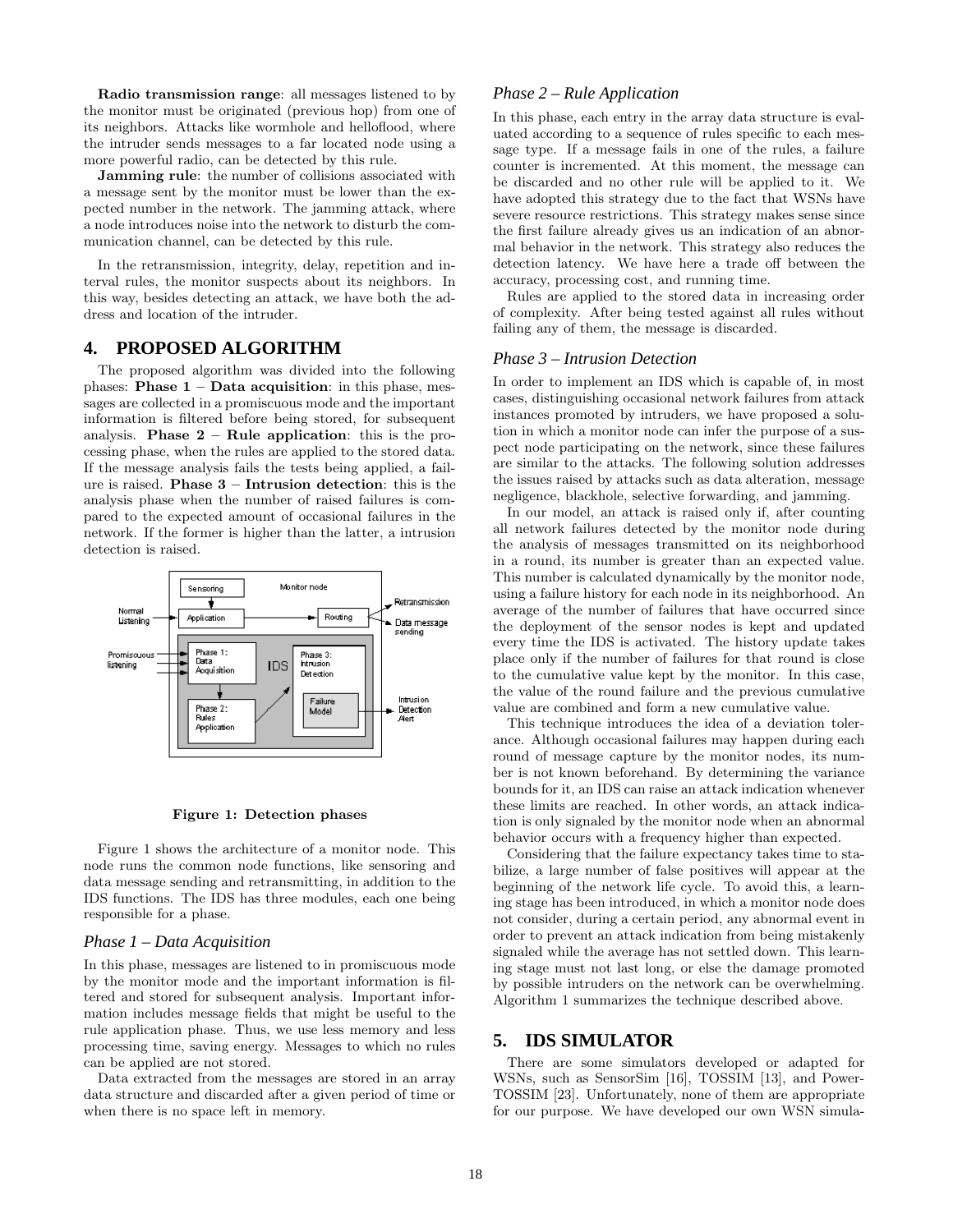Algorithm 1 Comparing round-failure average with failure history

|    | 1: for all neighbors $d\mathbf{o}$                                  |
|----|---------------------------------------------------------------------|
| 2: | for all failure types do                                            |
| 3: | if round-failure value $>$ cumulative value then                    |
| 4: | signal attack indication                                            |
| 5: | else                                                                |
| 6: | update cumulative value by combining it with<br>round-failure value |
| 7: | end if                                                              |
| 8: | end for                                                             |
|    | $9:$ end for                                                        |

tor [15]. This simulator has been implemented in  $C++$  and designed with three goals in mind: performance, modularity, and extensibility. We have implemented a discrete event model, in which the analysis objects (base station, common nodes, monitors and intruder) keep their states during the simulation until the occurrence of some event such as receiving or sending a message, the occurrence of sensoring and the activation of an attack. Network sensoring events are generated randomly and nodes are not synchronized, as an attempt to approximate the simulator to the behavior of a real network. Our simulator is composed of the following modules: network, message, sensor node, monitor node, intruder node, events and attacks generator, IDS and stats collector. The network module is responsible for the message exchange between modules in such way that it can simulate the functioning of a real WSN.

We have considered four types of nodes: common node, monitor, intruder and base station. The *common node* has sensor and router functions. As a sensor, it collects sensoring data, and sends it to the base station. As a router, it retransmits all messages directed to the base station. The *monitor* is responsible for monitoring its neighbors looking for intruders. By doing this, the node keeps its radio in a promiscuous mode, storing relevant information and processing it according to selected rules. This node also executes the sensor/router functions since it is a common node where an IDS was installed. The *intruder* node switches between a common node behavior and an intruder behavior. The intruder behavior depends on the considered attack. The intruder can spend from 1% to 100% of its time performingan attack. In the context of these experiments the *base station* is only the destination of all data messages.

Only attacks over data messages were taken into account. In our proposed WSN model, we have considered three types of occasional network failures and eight types of intruder attacks. Occasional network failures are listed as follows:

- 1. **Data alteration**: occurs when the message payload is changed to a different value from the original.
- 2. **Message loss**: a message sent by a node is lost while being transmitted. Its origin is not aware of the loss.
- 3. **Message collision**: a message is lost while being transmitted and its origin detects the loss due to a collision.

The simulator was designed to perform experiments with configuration and routing messages, but they were postponed for future work. The data message considered here has the following fields: next hop, message type, previous hop, origin, final destination, sequence number, and data.

We have simulated a plan and fixed network [21], with random node distribution. These nodes are uniquely identified and have a fixed radio range. In the following, we describe the network features considered and the associated attacks and rules.

The messages follow the routing tree made from the distributed algorithm Propagation of Information [22] in a multihop way. Many nodes have to retransmit the message and if this node is tampered, it can perform the selective forwarding and blackhole attacks. We use here the retransmission rule.

The data message comprises the sensor reading. Since we do not have any kind of data fusion or aggregation, the message received by the common node has to be transmitted with no payload alteration. We can detect the intruder that modifies the message using the integrity rule.

We do not have receiving acknowledgment or retransmission features, then a message sent more than one time is interpreted as an attack by the repetition rule.

A node can only receive messages from neighbors. The radio range rule can detect the wormhole and helloflood attacks.

We consider a timeout for the node to transmit a message based on the simulator. If an intruder delays the message, it can be detected by the delay rule.

We do not consider message collisions on the network, so any collision is interpreted by the jamming rule as an attack attempt.

In our simulator, occasional network failures follow a probabilistic model, which takes place every time a message is sent by a node. Occasional network failures can be mistakenly detected as an attack instance by the IDS, generating a false positive. The following attacks were considered in our work:

- *•* **Message delay, repetition and wormhole**: since these attacks are not related to failures such as message loss or data alteration, they cannot be mistaken for the network failures mentioned above.
- *•* **Jamming**: a transmitter, tuned to the same frequency as the receiving equipment can, with enough power, override any signal at the receiver, preventing it from receiving any messages. This type of attack can be mistaken for occasional message collisions by the monitor node.
- *•* **Data alteration**: this attack is equivalent to the occasional network failure of the same name, but in this case, the alteration happens on behalf of the intruder node.
- *•* **Message negligence, blackhole and selective Forwarding**: an intruder node ignores messages which should be sent or forwarded. These attacks can be mistaken for occasional message losses by the monitor node. Conversely, the occasional faults can also be misidentified as attack instances.

We have simulated a network comprised of 100 nodes randomly distributed as shown in Figure 2. Data messages are sent from 40 to 40 simulation cycles. In Figure 2 we have two representations of the same network: the routing tree and the connectivity map. In both maps, a solid line connecting two nodes means that they communicate directly to each other. In the connectivity map, a dotted line connecting two lines means that they are neighbors.  $M_1$  and  $M_2$ nodes are the monitors in our focus. *F* and *S* nodes are, respectively, the parent and the child of the intruder in the routing tree.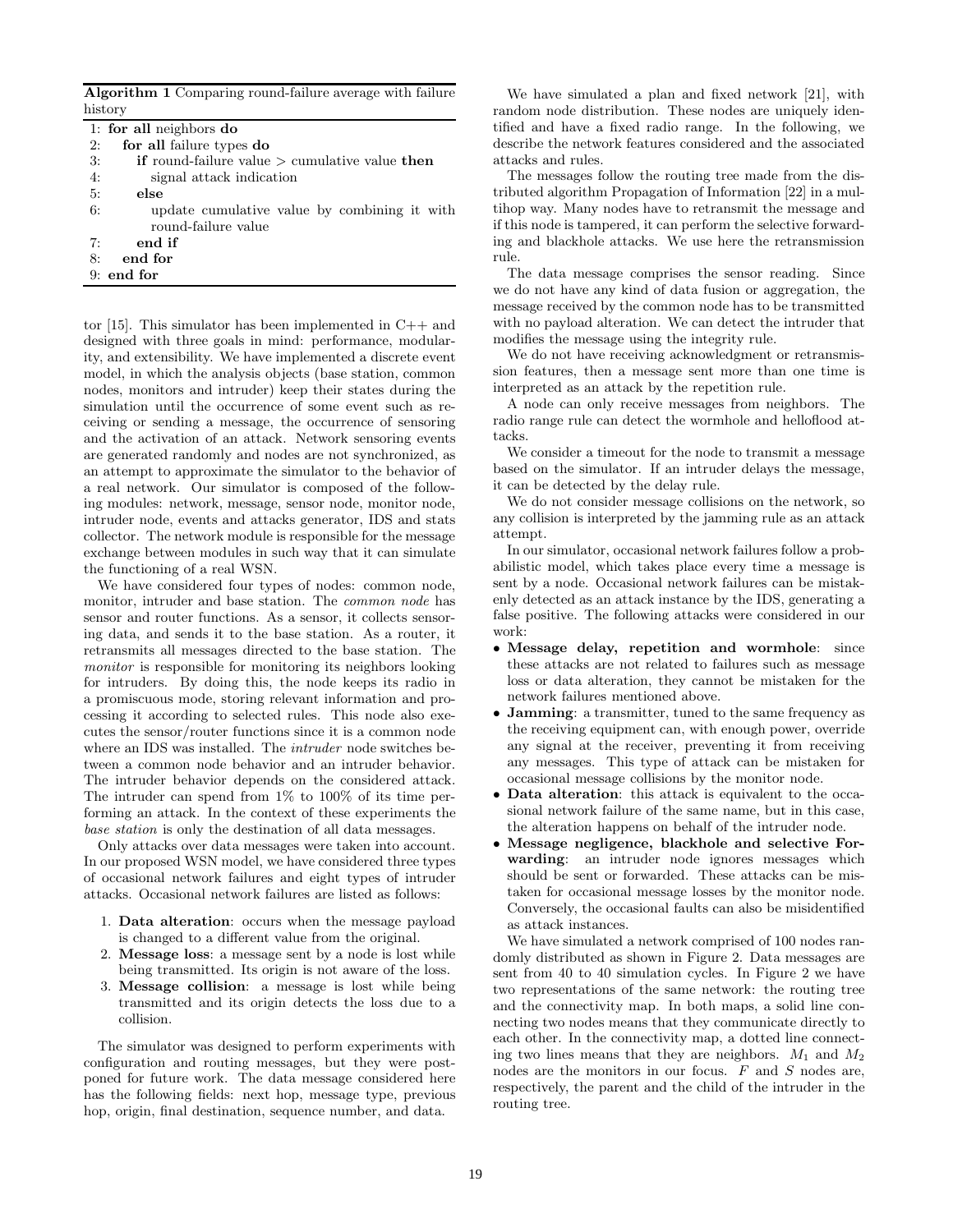

**Figure 2: Routing tree and connectivity map**

All mentioned rules were used in all simulations run. We have used 28 monitors distributed in such a way that all common nodes could be monitored. In Figure 2, *<sup>M</sup>*<sup>1</sup> and *<sup>M</sup>*<sup>2</sup> nodes are the only monitors who are neighbors to the intruder and, thus, the only ones that can directly observe its behavior. Even though many common nodes are monitored by more than one monitor, the point of view of each one is not the same. *<sup>M</sup>*<sup>1</sup> node, for example, can listen to messages from the intruder's child but it cannot listen to messages from the intruder's parent. On the other hand,  $M_2$  node can listen to messages from the intruder's parent but cannot listen to messages from the intruder's child. According to the considered attack, one of these monitors can detect the intrusion and the other cannot.

#### **6. SIMULATION RESULTS**

In this section, we present the simulation results for the IDS proposed in this work.

#### **6.1 Initial Considerations**

The goal of our experiments is to evaluate the proposed IDS. In particular, the amount of raised detections and false positives. From the monitor's point of view, the simulation time is divided in slices. Each time slice starts when the array is empty and begins to store messages captured in promiscuous mode. The time slice finishes when the array is completely full and the message processing can be triggered. The length of the array defines the size of the time slice when the monitor is hearing in promiscuous mode, and, thus, defines the amount of messages that can be related to each other in order to find an intruder. There is a trade off between the storage cost and the detection efficiency. If the array is small and, consequently, its storage cost, the time slices will be small and the message sequence break will be large, which implies a worse detection efficiency. In order to evaluate this trade off, we have considered array sizes of 30, 60, 100, 200 and 400 messages, for each kind of attack.

All simulations runs for 10000 iterations. There was always only one intruder (I) performing one single type of attack, which was varied in each simulation. The network has a "learning period" of 1000 iterations  $(10\% \text{ of its to-}$ tal lifetime) in which there is no attack and the monitors cannot generate any attack report either. After that, the intruder begins its attack cycle, which consists of 700 iterations restingand then 200 iterations attacking. The IDS has a tolerance of 10%, which means that a failure ratio calculated from a message buffer can be 10% larger than the node accumulated failure average, without generating an attack report. Other factor that has been varied is the probability of occasional network failures, which changed between 10% and 20%.

The results are presented in the form of correct detections and false positives. The correct detections show the percentage detection levels of the IDS closest to the intruder (*M*<sup>1</sup>). The false positives show an absolute number of false positives collected by *<sup>M</sup>*<sup>1</sup> and *<sup>M</sup>*<sup>2</sup> (both close to the intruder) over the 10000 iterations.

## **6.2 Detection Effectiveness**

One aspect that is common to all attacks is that using a small buffer size results in a larger number of false positives. This happens because small buffers produce less accurate failure averages, since less messages are stored between each buffer processing. This lack of accuracy leads the IDS to generate false positives when the number of occasional failures is a bit higher than its usual rating. The variation of buffer sizes also impacts on detection level, as well as the variation of occasional failures probability do. We will discuss separately the results for each attack.

#### *6.2.1 Repetition, Delay and Wormhole*

The effectiveness and the number of false positives for these attacks are depicted in Figures 3 to 8, respectively. These attacks are not mistaken with any kind of occasional failure, so neither the detection levels nor the number of false positives are influenced by the probability of occasional failures. The detection of delay attacks is directly proportional to buffer sizes, since with smaller buffer sizes the IDS receives the delayed message at the beginning of the buffer more often. With a buffer size of 30 messages, the detection effectiveness was only 30%. For buffer sizes greater than 30, detection was between 60% and 90%. Detection of the repetition attack proved more successful, with detection levels never below 90%. In wormhole attacks, detection was always 100% due to the rule to detect this kind of attack.

The number of false positives for these attacks were lower than the ones for other attacks, since in this case there is no confusion with occasional network failures. In all attacks, a buffer size of at least 100 guarantees no more than 1000 false positives for two IDSs after 10000 iterations, which means that each IDS has on average 1 false positive for each 20 iterations.

In the repetition attack, the monitor  $M_2$  generated false positives, reportingas the intruder of the repetition attack the parent node F of the real intruder. This happens because our network has no kind of suppression of repeated messages, so node F simply forwards the repeated messages it receives.

In the delay attack the higher number of false negatives happens because the monitor can listen to some of the messages the intruder will delay at the end of the buffer. Thus, the delayed message will only be listened to at the beginning of the next buffer. False positives of this attack happen when the monitor listen to a message before the delayed one, the timeout of retransmission is reached, but the delayed message is not listened to in the same time segment. This way, a blackhole report is generated, thus being a false positive.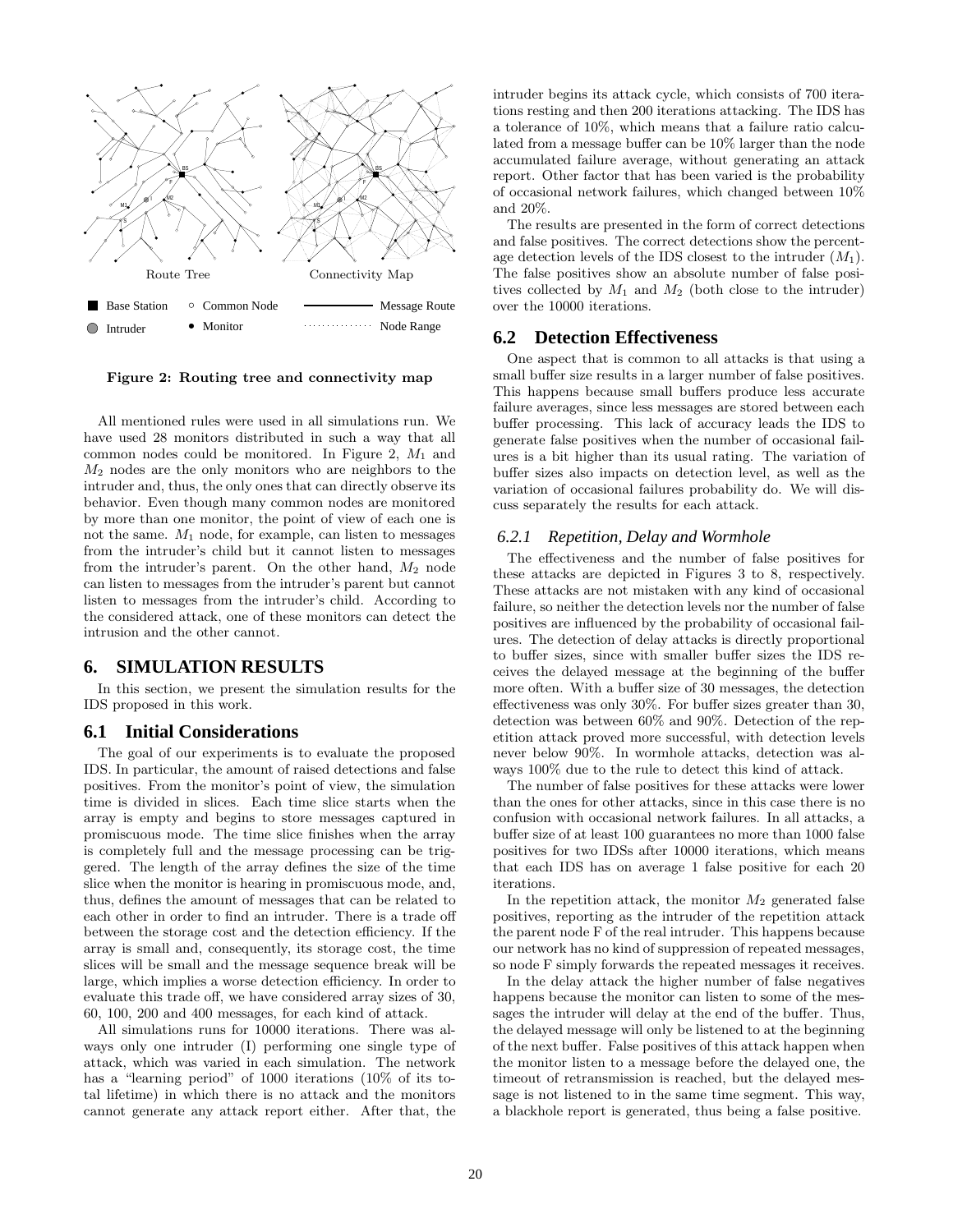

**tiveness of repetition at-positives of repetition at-tiveness of delay attack tack tack**



 $500$ 750 10000 <sub>1250</sub> 15000 1750 20000 Wormhole 10% natural failures 20% natural failures

**Figure 3: Detection effec-Figure 4: Number of false Figure 5: Detection effec-Figure 6: Number of false positives of delay attack**



**tack tack**

30 60 100 200 400 Buffer size

 0 2500

**Figure 7: Detection effec-Figure 8: Number of false Figure 9: Detection effec-Figure 10: Number of tiveness of wormhole at-positives of wormhole at-tiveness of data alteration false positives of data alattack teration attack**

## *6.2.2 Data Alteration*

The effectiveness and the number of false positives for this attack are depicted in Figures 9 and 10, respectively. The data alteration attack is confused with data alteration occasional failures. Monitor *<sup>M</sup>*<sup>1</sup> presented good effectiveness and precision, identifying the correct attack and the correct intruder node. Monitor  $M_2$  did not identify anything wrong on the network, for reasons already mentioned. There can be observed a trade off between detection effectiveness and the number of false positives.

On this type of attack monitors with smaller buffer sizes have a more accurate detection level. This happens because on larger buffers the generated failures of an attacker do not take the averages of occasional network failures too high, since many messages are used in their computation. However, smaller buffer sizes make the IDS to generate more false positives, because inaccurate averages happen more often. Buffer sizes of 30 and 60 always produce between 5000 and 19000 false positives, which is a number that makes the unreliable IDS.

Detection level is higher when occasional network failures rate is lower and vice-versa. With 20% of failures the buffer sizes of 200 and 400 begin to show a significant detection decrease, with the latter having less than 70% detection. As with the false positives, they happen less often with less frequent occasional failures and smaller buffers. In larger buffers they are always lower.

#### *6.2.3 Blackhole and Selective Forwarding*

The effectiveness and the number of false positives for these attacks are depicted in Figures 11 to 14, respectively. These two types of attacks can be confused with the message loss occasional failure. As with data alteration, the attacks were detected correctly by monitor  $M_1$ , while monitor  $M_2$ did not notice anything wrong on the network. The detection levels were also close to 100%, with the false positives numbers close to the ones of the data alteration attack type. The larger buffer sizes, however, produced little more false positives than with that kind of attack. The difference from that attack is that the averages of number of messages lost per number of messages received generally are high numbers which vary more. This way, the detection of those types of attacks is more "sensitive", generating more attack reports. With that, an attack almost always increases the failure average on an IDS buffer enough to generate a report. The detection levels are directly proportional to buffer sizes, and this can be seen more clear on simulations with more frequent occasional network failures.

## *6.2.4 Jamming*

The effectiveness and the number of false positives for this attack are depicted in Figures 15 and 16, respectively. The jamming attack can be confused with the message collision occasional failure. It is one of the attacks with better detection results, i.e., with 100% detection in almost every simulation run. The number of false positives is low, similar to the results obtained from the data alteration attack simulation. Like the attacks confused with message loss, detection levels were proportional to buffer levels. As detection levels are almost 100% in any configuration, the only result that changes when the occasional failures frequency decrease is the number of false positives, which also decreases. The detection of jammingattacks is very similar to the detection of attacks that are confused with message loss failures. The difference is that jamming is easier for the IDS to detect, since it only needs to detect collision in one message to report a failure, with no need to compare subsequent messages. Because of that, detection effectiveness is low dependent on buffer sizes.

Besides the correct detection of jamming attacks, other monitors have detected false positives, reporting attacks from innocent nodes such as blackhole and negligence.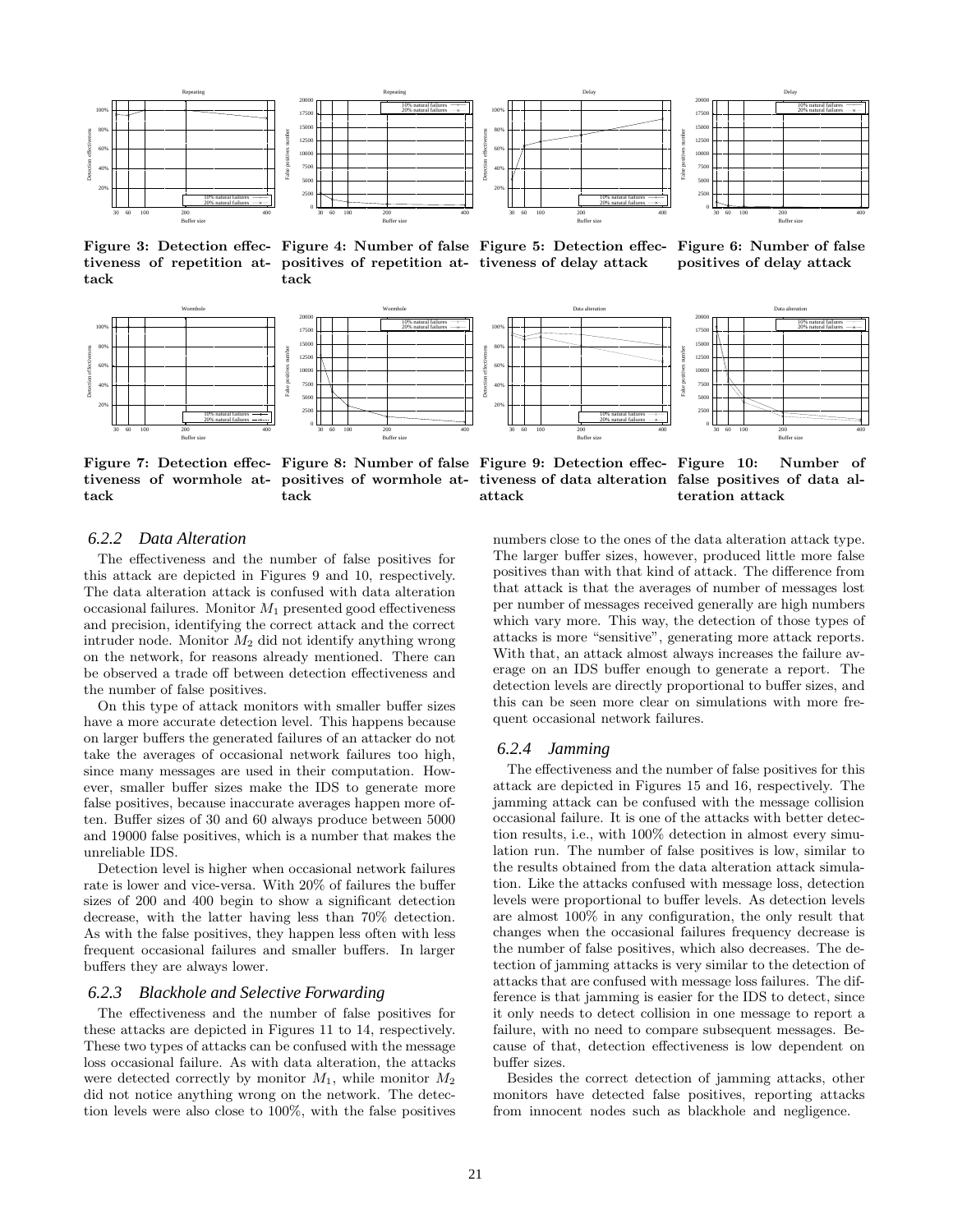

Figure 11: Detection ef- Figure 12: **attack attack**





**Figure 15: Detection effectiveness of jamming attack**

**Figure 16: Number of false positives of jamming attack**

This happens because accused nodes cannot send their own messages neither retransmit received messages, due to the jamming attack.

Monitors  $M_1$  and  $M_2$  could detect the attack, but they are not able to identify the intruder. However, by observing the innocent nodes accused of blackhole and negligence, one can see that those nodes are exactly the neighbors of the real intruder. In this way, at least the area of the attack can be determined.

## **6.3 Energy Consumption**

In our experiments, energy consumption was considered in the following situations: message transmission, message receiving, and message listening. While the first two are common tasks to a sensor node, the latter activity is described as the process of verification of the beginning of a message header being received, followed by its discard when it is discovered that the message is not addressed to the receiving node or does not concern it in case of forwarding to the base station. By doing this, energy can be saved and the network lifespan is increased.

Messages of  $36 \text{ bytes}^1$  were considered, in which 2 bytes were used as the immediate destination address (next hop). As defined in [23], the data transmission rate is 0.26 *µs/bit*. Considering the electrical current that flows through each node while receiving(7.0 mA) and sending(21.5 mA on the highest power) messages, also obtained through experiments in [23], the energy consumption is defined as follows:

- *• <sup>Q</sup>T ransmission* = 3 *<sup>×</sup>* 21.5*mA <sup>×</sup>* (0.26 *<sup>×</sup>* <sup>10</sup>*−*<sup>6</sup>*s/bit <sup>×</sup>* <sup>288</sup>*bits*) = 0.48375 *mJ/message*;
- *• <sup>Q</sup>Reception* = 3 *<sup>×</sup>* 7.0*mA <sup>×</sup>* (0.26 *<sup>×</sup>* <sup>10</sup>*−*<sup>6</sup>*s/bit <sup>×</sup>* <sup>288</sup>*bits*) = 0.1575 *mJ/message*;
- *• <sup>Q</sup>Listening* = 3 *<sup>×</sup>* 7.0*mA <sup>×</sup>* (0.26 *<sup>×</sup>* <sup>10</sup>*−*<sup>6</sup>*s/bit <sup>×</sup>* <sup>16</sup>*bits*) = 0.00875 *mJ/message*;

**fectiveness of blackhole false positives of blackhole fectiveness of selective for-false positives of selective Figure 12: Number of Figure 13: Detection efwarding attack** Number of **forwarding attack**

where dissipated energy  $(Q)$  = Power  $\times$  Electrical Current *×* Time, and Time = Transmission Rate *×* Message Size.

In order to measure the energy consumption of our IDS system, two scenarios were proposed. In the first scenario, there were no monitor nodes in the network, and the consumption presented was calculated from normal network utilization and workload without intruder attacks. In the second scenario, some of the sensor nodes chosen for assessment were replaced by monitor nodes, which are capable of activating their IDSs when necessary, while maintaining the same network topology and node positions. Due to space restrictions, detailed information about these scenarios is not provided in this work. In the first scenario, monitor nodes consume more energy than its common counterparts. When its IDS is functioning, a monitor node listens to and completely receives all messages coming from its neighborhood, even if they are not addressed to it, so it can save them for future detection analysis, which explains its higher energy expenditure. Nodes with higher consumption are those closer to the base station (root of the routing tree).

In both scenarios, energy consumption is deeply connected to the placement of sensor nodes into the routing tree. However, it can vary according to network topology and protocol utilized for communication. As said before, a higher energy consumption is related to the promiscuous listening mode of monitor nodes. It is important to point out that we have not considered the energy consumption for activities related to message processing by the IDS and sensor nodes, which could give us a better approximation to a real network, and will be treated in the future work.

## **7. CONCLUSION**

The goal of this work was the study of intrusion detection in WSNs and the associated design of an IDS considering the restrictions of such networks. The proposed IDS is "based on the specification" [11, 3, 24], since the WSN may vary dependingon the application goal. We have outlined a method for generating specific IDSs based on the target WSN that can become automatic in the future.

Our detection is decentralized since the IDSs are distributed on network, installed in common nodes. The collected information and its treatment is performed in a distributed way. Distributed Systems are more scalable and robust since they have different views of the network. Besides, the IDS can notice the attack fast because the monitor is near to the intruder (their distance is one hop, since the monitors were distributed in order to cover all network nodes).

 $^{\rm 1}{\rm the}$  same size used in several TinyOS applications  $[1]$